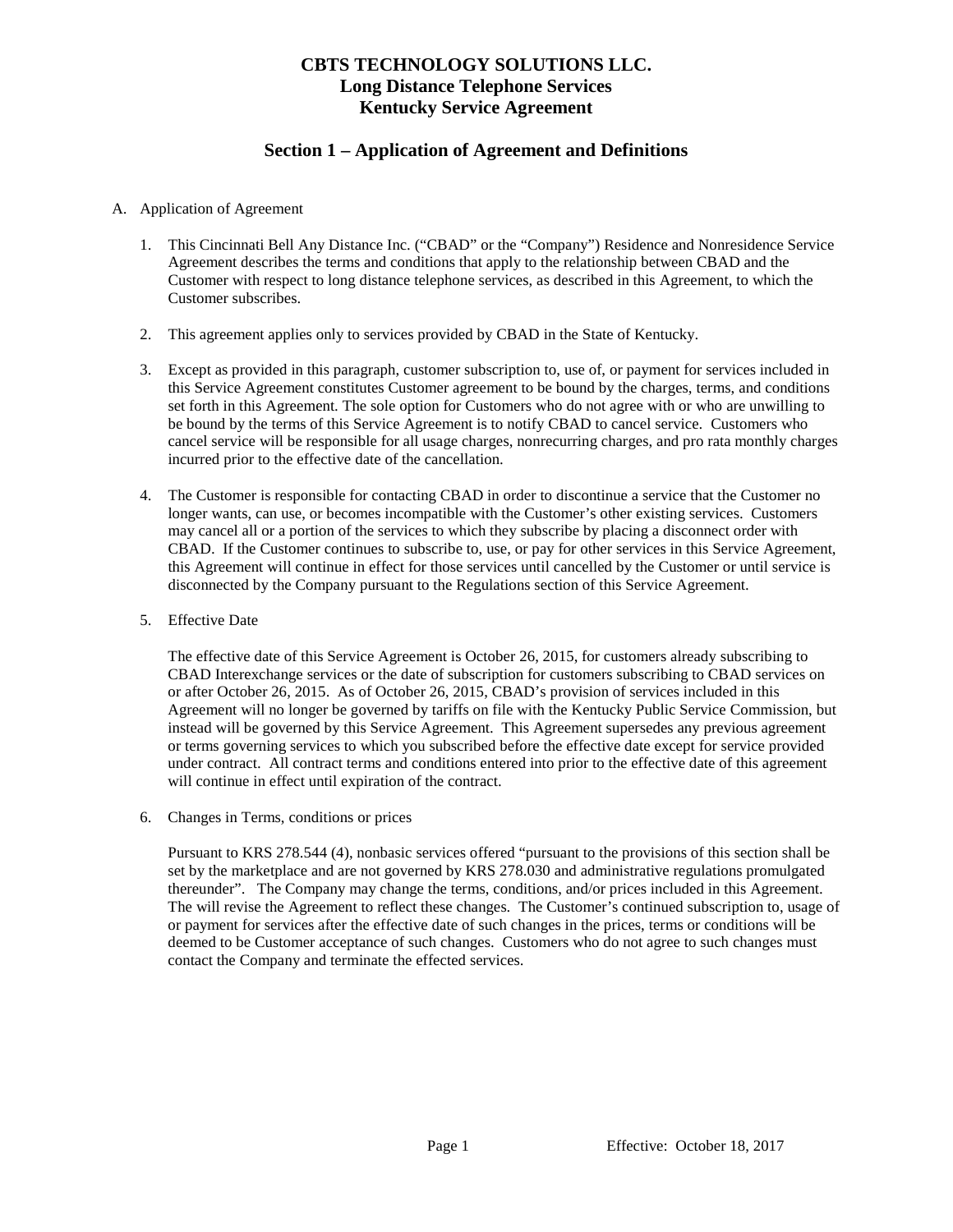## **CBTS TECHNOLOGY SOLUTIONS LLC. Long Distance Telephone Services Kentucky Service Agreement**

# **Section 1 – Application of Agreement and Definitions**

#### B. Definitions

Application for Service - a standard order form which includes all pertinent billing, technical and other descriptive information which will enable the carrier to provide the communication service.

Authorization Code - a numerical code, one or more of which are assigned to a customer to enable a reseller to identify use of service on its account and to bill the customer accordingly for such service. Multiple authorization codes may be assigned to a customer to identify individual users or groups of users on its account.

Authorized User - a person, firm, corporation or other entity authorized b the customer to receive or send communications.

Bandwidth - the total frequency band allocated for a channel.

Busy Hour - the two consecutive half hours during which the greatest volume of traffic is handled.

Cancellation of Order - a customer-initiated request to discontinue processing a service order, either in part or in its entirety, prior to its completion.

Carrier - Cincinnati Bell Any Distance Inc., unless specifically stated otherwise.

Casual Caller - A caller that has not affirmatively selected the Company as its choice of a long distance service provider in advance of placing a long distance call.

Company - Cincinnati Bell Any Distance Inc., sometimes referred to as "carrier."

Completed Calls - calls answered at the distance end. If a customer is charged for an incomplete call, the Company will issue a one minute credit upon the customer's request.

Custom Account Coding - key, legend or table created by the customer for a unique project or account numbers for its private use.

Customer - the person, firm, corporation or other entity that orders or uses service and is responsible for payment of the rates and charges under a contract or this Service Agreement.

Customer Premises Equipment - communications equipment located at the customer's premises. Such equipment may be provided by the customer or by The Company.

Day Rate Period - unless otherwise specified in this Sections 5 or 6 of this Service Agreement, the Day Rate Period applies during the hours of 8:00 a.m. to, but not including 5:00 p.m., Monday through Friday.

Delinquent or Delinquency - an account for which a bill or payment agreement for services or equipment has not been paid in full on or before the due date. Amounts due and unpaid after the due date may be subject to a late payment charge.

Disconnect - to render inoperable or to disable circuitry thus preventing outgoing and incoming toll communications service.

Dialed Number Information Service (DNIS) - A toll free service option, under which Carrier electronically transmits to Customer, identifying digits (up to 10 digits) that indicate which number was dialed when multiple numbers terminate on the same trunk group.